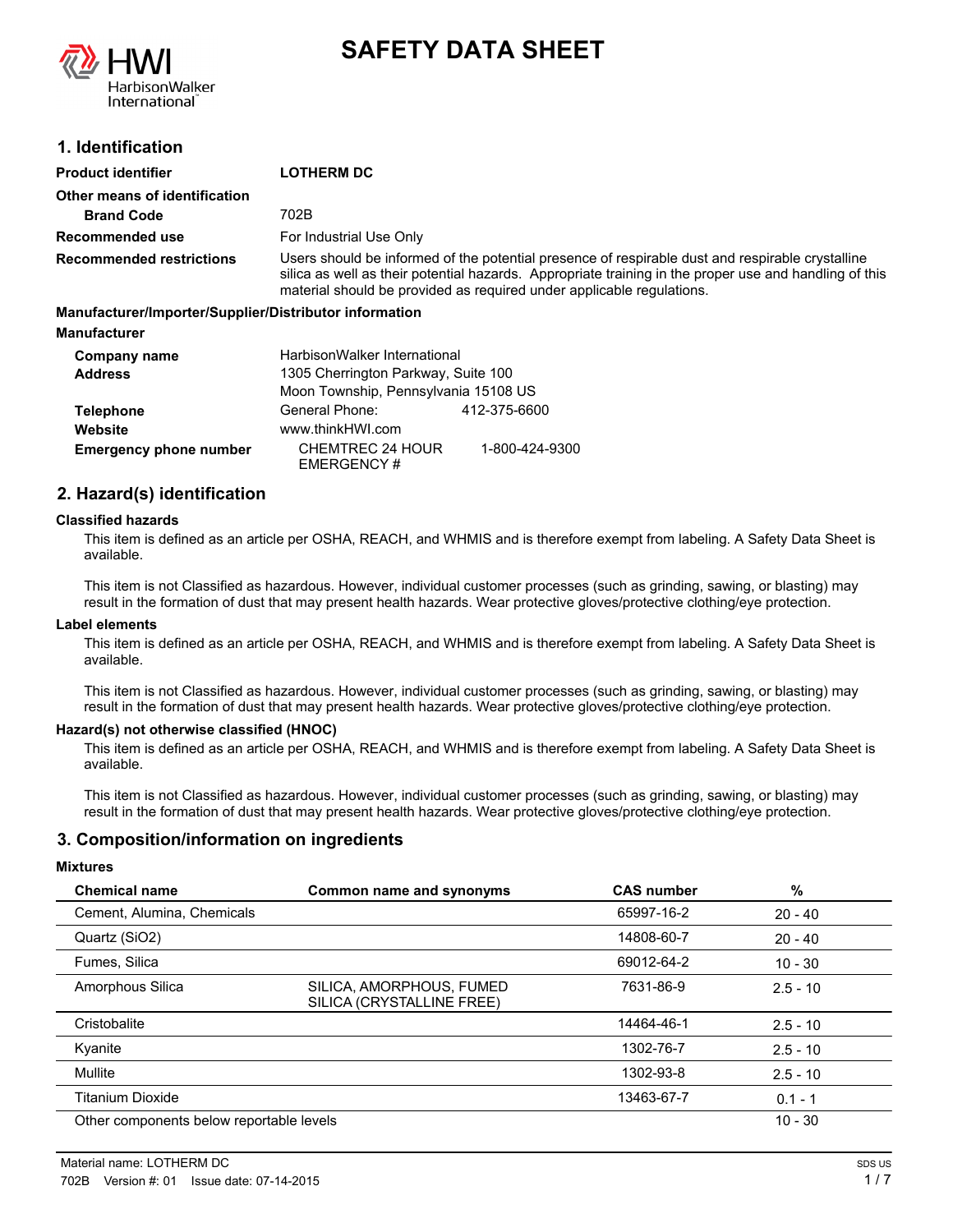# **4. First-aid measures**

| <b>Inhalation</b>                                                            | Move to fresh air. Call a physician if symptoms develop or persist.                      |
|------------------------------------------------------------------------------|------------------------------------------------------------------------------------------|
| <b>Skin contact</b>                                                          | Wash off with soap and water. Get medical attention if irritation develops and persists. |
| Eye contact                                                                  | Rinse with water. Get medical attention if irritation develops and persists.             |
| Ingestion                                                                    | Rinse mouth. Get medical attention if symptoms occur.                                    |
| <b>Most important</b><br>symptoms/effects, acute and<br>delayed              | Direct contact with eyes may cause temporary irritation.                                 |
| Indication of immediate<br>medical attention and special<br>treatment needed | Treat symptomatically.                                                                   |
| 5. Fire-fighting measures                                                    |                                                                                          |
| Suitable extinguishing media                                                 | Use fire-extinguishing media appropriate for surrounding materials.                      |
| Unsuitable extinguishing                                                     | Not available.                                                                           |

| Unsuitable extinguishing<br>media                                | Not available.  |
|------------------------------------------------------------------|-----------------|
| Specific hazards arising from<br>the chemical                    | Not applicable. |
| Special protective equipment<br>and precautions for firefighters | Not available.  |

# **6. Accidental release measures**

| <b>Personal precautions.</b><br>protective equipment and<br>emergency procedures | For personal protection, see section 8 of the SDS.                                                                                                       |
|----------------------------------------------------------------------------------|----------------------------------------------------------------------------------------------------------------------------------------------------------|
| <b>Methods and materials for</b><br>containment and cleaning up                  | Stop the flow of material, if this is without risk. Following product recovery, flush area with water.<br>For waste disposal, see section 13 of the SDS. |
| <b>Environmental precautions</b>                                                 | Avoid discharge into drains, water courses or onto the ground.                                                                                           |
| 7 Llandling and atavana                                                          |                                                                                                                                                          |

# **7. Handling and storage**

Keep formation of airborne dusts to a minimum. Provide appropriate exhaust ventilation at places where dust is formed. Do not breathe dust. Observe good industrial hygiene practices. **Precautions for safe handling** Store in original tightly closed container. Store away from incompatible materials (see Section 10 of the SDS). **Conditions for safe storage, including any incompatibilities**

# **8. Exposure controls/personal protection**

**Occupational exposure limits** This mixture has no ingredients that have PEL, TLV, or other recommended exposure limit.

### **US. OSHA Table Z-1 Limits for Air Contaminants (29 CFR 1910.1000)**

| <b>Components</b>                     | <b>Type</b> | Value              | Form        |
|---------------------------------------|-------------|--------------------|-------------|
| Cristobalite (CAS<br>14464-46-1)      | PEL         | $0.05$ mg/m $3$    |             |
| Quartz (SiO2) (CAS<br>14808-60-7)     | <b>PEL</b>  | $0.05$ mg/m $3$    |             |
| Titanium Dioxide (CAS<br>13463-67-7)  | PEL         | $15 \text{ mg/m}$  | Total dust. |
| US. OSHA Table Z-3 (29 CFR 1910.1000) |             |                    |             |
| <b>Components</b>                     | <b>Type</b> | Value              | Form        |
| Amorphous Silica (CAS<br>7631-86-9)   | <b>TWA</b>  | $0.8$ mg/m $3$     |             |
|                                       |             | 20 mppcf           |             |
| Cristobalite (CAS<br>14464-46-1)      | <b>TWA</b>  | $0.05$ mg/m $3$    | Respirable. |
|                                       |             | 1.2 mppcf          | Respirable. |
| Fumes, Silica (CAS<br>69012-64-2)     | <b>TWA</b>  | $0.8$ mg/m $3$     |             |
|                                       |             | 20 mppcf           |             |
| Quartz (SiO2) (CAS<br>14808-60-7)     | TWA         | $0.1 \text{ mg/m}$ | Respirable. |
|                                       |             | 2.4 mppcf          | Respirable. |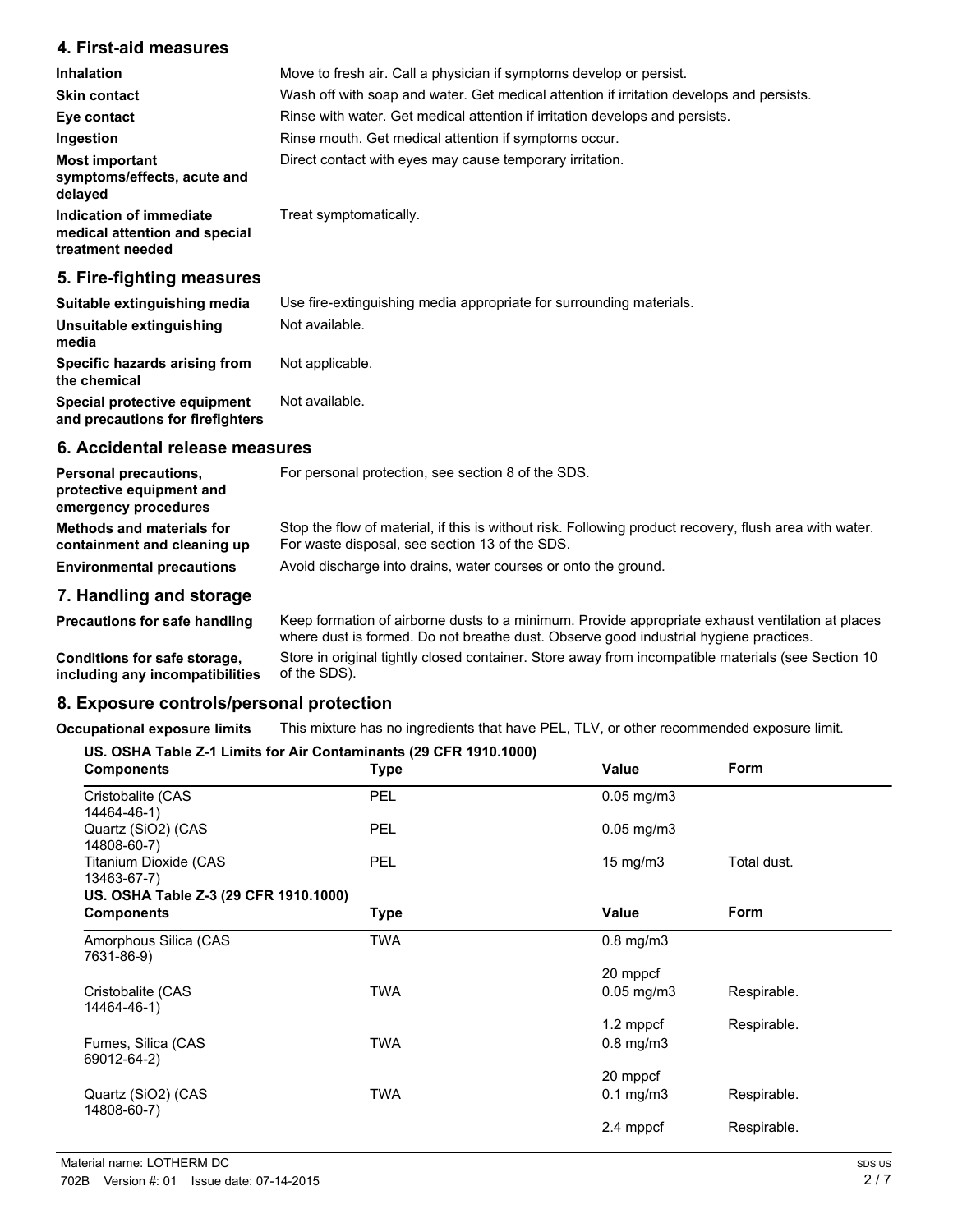| US. OSHA Table Z-3 (29 CFR 1910.1000)       |                                                                                                                                                                                                                                                                                                                                                                                                        |                   |                      |
|---------------------------------------------|--------------------------------------------------------------------------------------------------------------------------------------------------------------------------------------------------------------------------------------------------------------------------------------------------------------------------------------------------------------------------------------------------------|-------------------|----------------------|
| <b>Components</b>                           | <b>Type</b>                                                                                                                                                                                                                                                                                                                                                                                            | Value             | Form                 |
| <b>Titanium Dioxide (CAS</b><br>13463-67-7) | <b>TWA</b>                                                                                                                                                                                                                                                                                                                                                                                             | $5$ mg/m $3$      | Respirable fraction. |
|                                             |                                                                                                                                                                                                                                                                                                                                                                                                        | $15 \text{ mg/m}$ | Total dust.          |
|                                             |                                                                                                                                                                                                                                                                                                                                                                                                        | 50 mppcf          | Total dust.          |
|                                             |                                                                                                                                                                                                                                                                                                                                                                                                        | 15 mppcf          | Respirable fraction. |
| US. ACGIH Threshold Limit Values            |                                                                                                                                                                                                                                                                                                                                                                                                        |                   |                      |
| <b>Components</b>                           | <b>Type</b>                                                                                                                                                                                                                                                                                                                                                                                            | Value             | Form                 |
| Cristobalite (CAS<br>14464-46-1)            | <b>TWA</b>                                                                                                                                                                                                                                                                                                                                                                                             | $0.025$ mg/m3     | Respirable fraction. |
| Kyanite (CAS 1302-76-7)                     | TWA                                                                                                                                                                                                                                                                                                                                                                                                    | 1 $mg/m3$         | Respirable fraction. |
| Mullite (CAS 1302-93-8)                     | <b>TWA</b>                                                                                                                                                                                                                                                                                                                                                                                             | 1 $mg/m3$         | Respirable fraction. |
| Quartz (SiO2) (CAS<br>14808-60-7)           | <b>TWA</b>                                                                                                                                                                                                                                                                                                                                                                                             | $0.025$ mg/m3     | Respirable fraction. |
| <b>Titanium Dioxide (CAS</b><br>13463-67-7) | <b>TWA</b>                                                                                                                                                                                                                                                                                                                                                                                             | 10 mg/m3          |                      |
| US. NIOSH: Pocket Guide to Chemical Hazards |                                                                                                                                                                                                                                                                                                                                                                                                        |                   |                      |
| <b>Components</b>                           | <b>Type</b>                                                                                                                                                                                                                                                                                                                                                                                            | Value             | Form                 |
| Amorphous Silica (CAS<br>7631-86-9)         | <b>TWA</b>                                                                                                                                                                                                                                                                                                                                                                                             | $6$ mg/m $3$      |                      |
| Fumes, Silica (CAS<br>69012-64-2)           | <b>TWA</b>                                                                                                                                                                                                                                                                                                                                                                                             | $6$ mg/m $3$      |                      |
| Quartz (SiO2) (CAS<br>14808-60-7)           | <b>TWA</b>                                                                                                                                                                                                                                                                                                                                                                                             | $0.05$ mg/m $3$   | Respirable dust.     |
| <b>Biological limit values</b>              | No biological exposure limits noted for the ingredient(s).                                                                                                                                                                                                                                                                                                                                             |                   |                      |
| <b>Exposure guidelines</b>                  | Occupational exposure to nuisance dust (total and respirable) and respirable crystalline silica<br>should be monitored and controlled.                                                                                                                                                                                                                                                                 |                   |                      |
| Appropriate engineering<br>controls         | Good general ventilation (typically 10 air changes per hour) should be used. Ventilation rates<br>should be matched to conditions. If applicable, use process enclosures, local exhaust ventilation,<br>or other engineering controls to maintain airborne levels below recommended exposure limits. If<br>exposure limits have not been established, maintain airborne levels to an acceptable level. |                   |                      |
|                                             | Individual protection measures, such as personal protective equipment                                                                                                                                                                                                                                                                                                                                  |                   |                      |
| <b>Eye/face protection</b>                  | Wear safety glasses with side shields (or goggles).                                                                                                                                                                                                                                                                                                                                                    |                   |                      |
| <b>Skin protection</b>                      |                                                                                                                                                                                                                                                                                                                                                                                                        |                   |                      |
| <b>Hand protection</b>                      | Wear appropriate chemical resistant gloves.                                                                                                                                                                                                                                                                                                                                                            |                   |                      |
| <b>Other</b>                                | Wear suitable protective clothing.                                                                                                                                                                                                                                                                                                                                                                     |                   |                      |
| <b>Respiratory protection</b>               | Use a NIOSH/MSHA approved respirator if there is a risk of exposure to dust/fume at levels<br>exceeding the exposure limits.                                                                                                                                                                                                                                                                           |                   |                      |
| <b>Thermal hazards</b>                      | Wear appropriate thermal protective clothing, when necessary.                                                                                                                                                                                                                                                                                                                                          |                   |                      |
|                                             |                                                                                                                                                                                                                                                                                                                                                                                                        |                   |                      |
| <b>General hygiene</b><br>considerations    | Always observe good personal hygiene measures, such as washing after handling the material<br>and before eating, drinking, and/or smoking. Routinely wash work clothing and protective<br>equipment to remove contaminants.                                                                                                                                                                            |                   |                      |

# **9. Physical and chemical properties**

| Appearance            |                            |
|-----------------------|----------------------------|
| <b>Physical state</b> | Solid.                     |
| Form                  | <b>Brick or Cast Shape</b> |
| Color                 | Not available.             |
| Odor                  | Not available.             |
| <b>Odor threshold</b> | Not available.             |
| рH                    | Not available.             |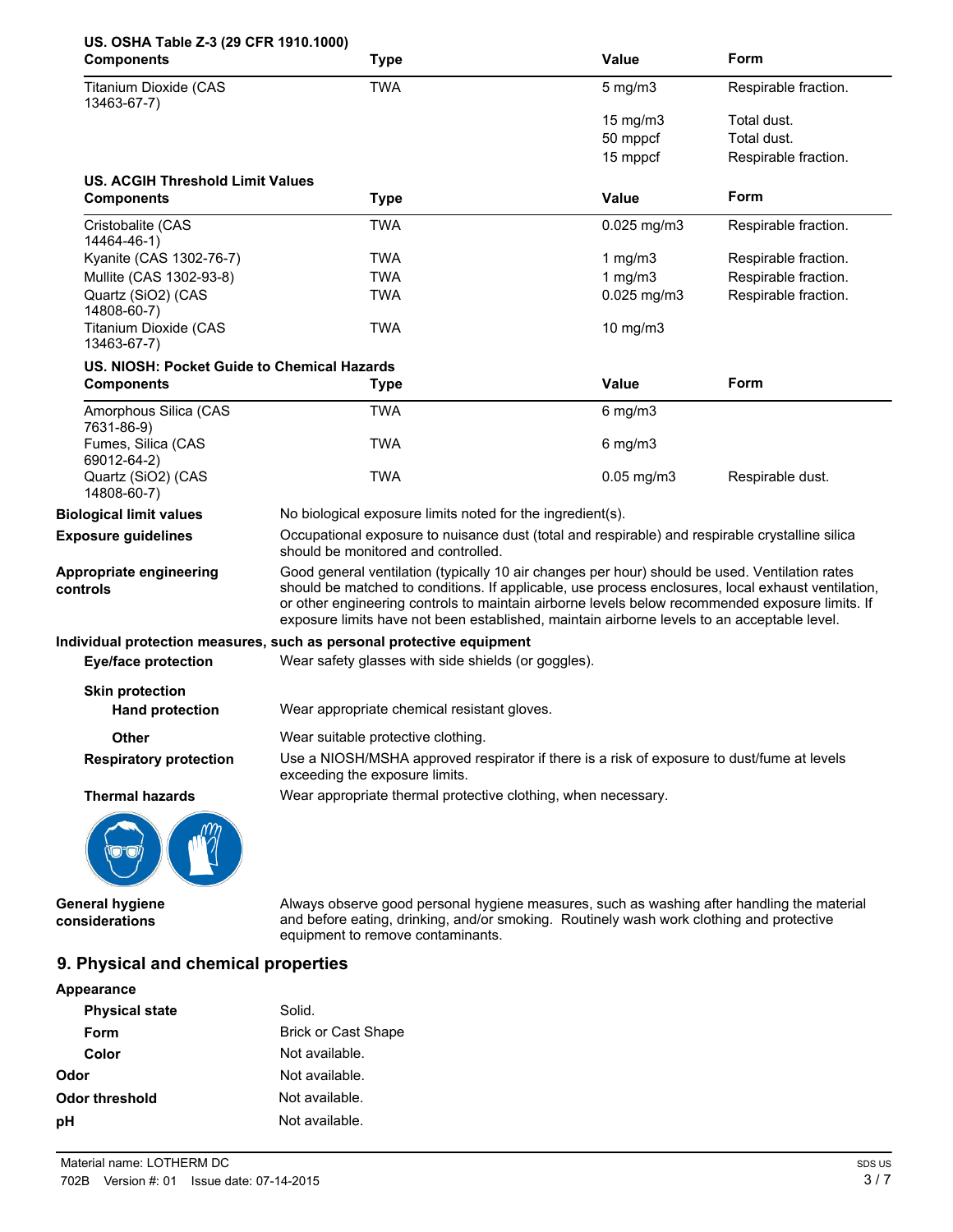| Melting point/freezing point                      | Not available.                                                                                |
|---------------------------------------------------|-----------------------------------------------------------------------------------------------|
| Initial boiling point and boiling                 | Not available.                                                                                |
| range                                             |                                                                                               |
| <b>Flash point</b>                                | Not available.                                                                                |
| <b>Evaporation rate</b>                           | Not available.                                                                                |
| Flammability (solid, gas)                         | Not available.                                                                                |
| Upper/lower flammability or explosive limits      |                                                                                               |
| <b>Flammability limit - lower</b><br>(%)          | Not available.                                                                                |
| <b>Flammability limit - upper</b><br>(%)          | Not available.                                                                                |
| Explosive limit - lower (%)                       | Not available.                                                                                |
| Explosive limit - upper (%)                       | Not available.                                                                                |
| Vapor pressure                                    | Not available.                                                                                |
| <b>Vapor density</b>                              | Not available.                                                                                |
| <b>Relative density</b>                           | Not available.                                                                                |
| Solubility(ies)                                   |                                                                                               |
| Solubility (water)                                | Not available.                                                                                |
| <b>Partition coefficient</b><br>(n-octanol/water) | Not available.                                                                                |
| <b>Auto-ignition temperature</b>                  | Not available.                                                                                |
| <b>Decomposition temperature</b>                  | Not available.                                                                                |
| <b>Viscosity</b>                                  | Not available.                                                                                |
| <b>Other information</b>                          |                                                                                               |
| <b>Explosive properties</b>                       | Not explosive.                                                                                |
| <b>Oxidizing properties</b>                       | Not oxidizing.                                                                                |
| 10. Stability and reactivity                      |                                                                                               |
| <b>Reactivity</b>                                 | The product is stable and non-reactive under normal conditions of use, storage and transport. |
| <b>Chemical stability</b>                         | Material is stable under normal conditions.                                                   |
| <b>Possibility of hazardous</b><br>reactions      | No dangerous reaction known under conditions of normal use.                                   |
| <b>Conditions to avoid</b>                        | Contact with incompatible materials.                                                          |

Strong oxidizing agents. Incompatibility is based strictly upon potential theoretical reactions between chemicals and may not be specific to industrial application exposure. **Incompatible materials**

Hazardous decomposition No hazardous decomposition products are known. **products**

# **11. Toxicological information**

### **Information on likely routes of exposure**

| <b>Inhalation</b>                                                                  | No adverse effects due to inhalation are expected.       |
|------------------------------------------------------------------------------------|----------------------------------------------------------|
| <b>Skin contact</b>                                                                | No adverse effects due to skin contact are expected.     |
| Eye contact                                                                        | Direct contact with eyes may cause temporary irritation. |
| Ingestion                                                                          | Expected to be a low ingestion hazard.                   |
| Symptoms related to the<br>physical, chemical and<br>toxicological characteristics | Direct contact with eyes may cause temporary irritation. |

# **Information on toxicological effects**

| <b>Acute toxicity</b>                       | Not available.                                           |
|---------------------------------------------|----------------------------------------------------------|
| <b>Skin corrosion/irritation</b>            | Prolonged skin contact may cause temporary irritation.   |
| Serious eye damage/eye<br><i>irritation</i> | Direct contact with eyes may cause temporary irritation. |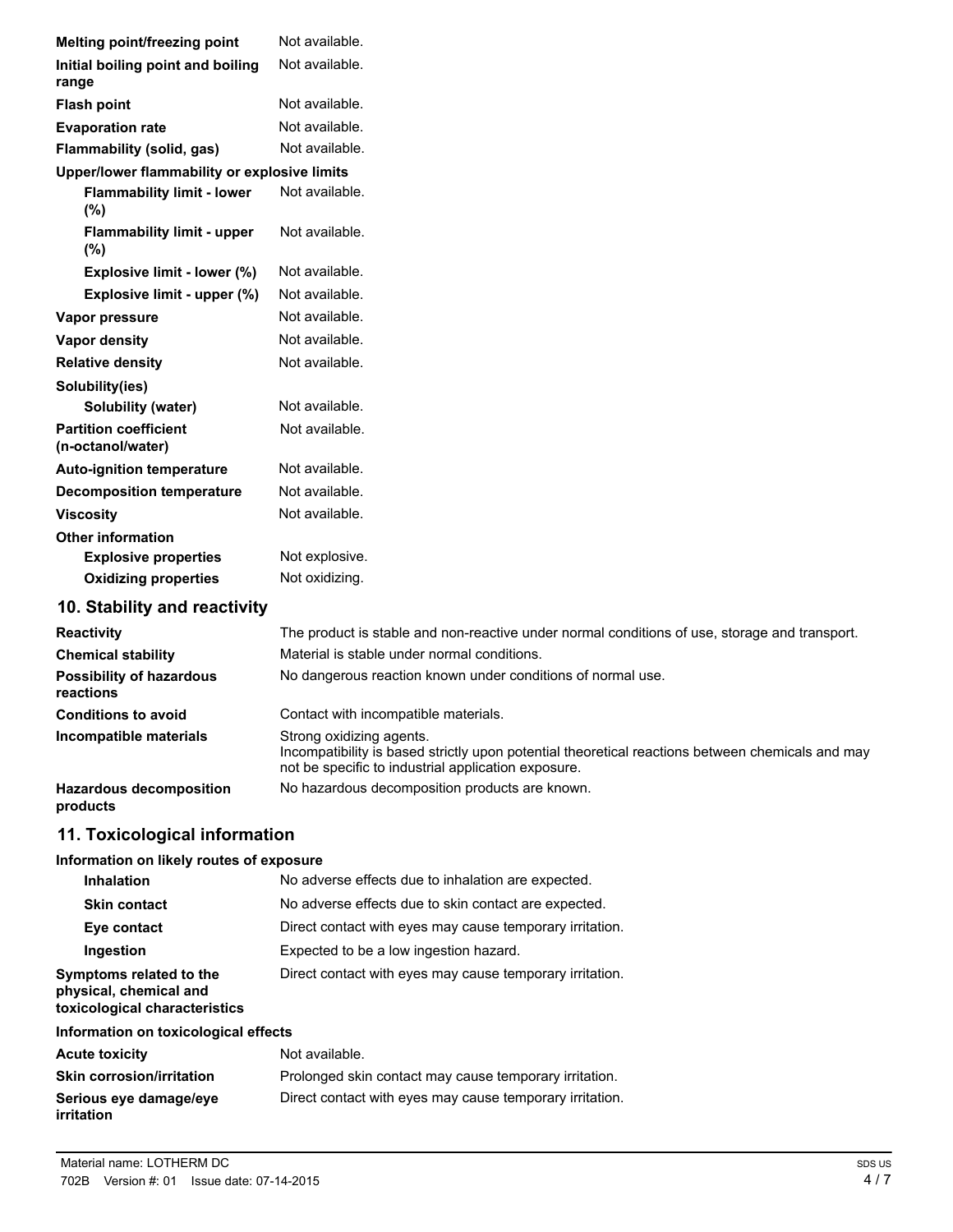| Respiratory or skin sensitization                                                                                                                                                                                                         |                                                                                                                                                                                                                                                                                                                                                                                                                                                                                                                                                                                                                                                                                                                                                                                                                                                                                                                                                                                                                                                                                                                                                                                                                                                                                                                                                                                                                                                                                                                                                                                                                                                                     |                                                                                                                                                                                                             |  |
|-------------------------------------------------------------------------------------------------------------------------------------------------------------------------------------------------------------------------------------------|---------------------------------------------------------------------------------------------------------------------------------------------------------------------------------------------------------------------------------------------------------------------------------------------------------------------------------------------------------------------------------------------------------------------------------------------------------------------------------------------------------------------------------------------------------------------------------------------------------------------------------------------------------------------------------------------------------------------------------------------------------------------------------------------------------------------------------------------------------------------------------------------------------------------------------------------------------------------------------------------------------------------------------------------------------------------------------------------------------------------------------------------------------------------------------------------------------------------------------------------------------------------------------------------------------------------------------------------------------------------------------------------------------------------------------------------------------------------------------------------------------------------------------------------------------------------------------------------------------------------------------------------------------------------|-------------------------------------------------------------------------------------------------------------------------------------------------------------------------------------------------------------|--|
| <b>Respiratory sensitization</b>                                                                                                                                                                                                          | Not a respiratory sensitizer.                                                                                                                                                                                                                                                                                                                                                                                                                                                                                                                                                                                                                                                                                                                                                                                                                                                                                                                                                                                                                                                                                                                                                                                                                                                                                                                                                                                                                                                                                                                                                                                                                                       |                                                                                                                                                                                                             |  |
| <b>Skin sensitization</b>                                                                                                                                                                                                                 | This product is not expected to cause skin sensitization.                                                                                                                                                                                                                                                                                                                                                                                                                                                                                                                                                                                                                                                                                                                                                                                                                                                                                                                                                                                                                                                                                                                                                                                                                                                                                                                                                                                                                                                                                                                                                                                                           |                                                                                                                                                                                                             |  |
| Germ cell mutagenicity                                                                                                                                                                                                                    | mutagenic or genotoxic.                                                                                                                                                                                                                                                                                                                                                                                                                                                                                                                                                                                                                                                                                                                                                                                                                                                                                                                                                                                                                                                                                                                                                                                                                                                                                                                                                                                                                                                                                                                                                                                                                                             | No data available to indicate product or any components present at greater than 0.1% are                                                                                                                    |  |
| Carcinogenicity                                                                                                                                                                                                                           | In 1997, IARC (the International Agency for Research on Cancer) concluded that crystalline silica<br>inhaled from occupational sources can cause lung cancer in humans. However in making the<br>overall evaluation, IARC noted that "carcinogenicity was not detected in all industrial<br>circumstances studied. Carcinogenicity may be dependent on inherent characteristics of the<br>crystalline silica or on external factors affecting its biological activity or distribution of its<br>polymorphs." (IARC Monographs on the evaluation of the carcinogenic risks of chemicals to<br>humans, Silica, silicates dust and organic fibres, 1997, Vol. 68, IARC, Lyon, France.) In June<br>2003, SCOEL (the EU Scientific Committee on Occupational Exposure Limits) concluded that the<br>main effect in humans of the inhalation of respirable crystalline silica dust is silicosis. "There is<br>sufficient information to conclude that the relative risk of lung cancer is increased in persons with<br>silicosis (and, apparently, not in employees without silicosis exposed to silica dust in quarries and<br>in the ceramic industry). Therefore, preventing the onset of silicosis will also reduce the cancer<br>risk" (SCOEL SUM Doc 94-final, June 2003) According to the current state of the art, worker<br>protection against silicosis can be consistently assured by respecting the existing regulatory<br>occupational exposure limits. Occupational exposure to respirable dust and respirable crystalline<br>silica should be monitored and controlled. This product is not considered to be a carcinogen by<br>IARC, ACGIH, NTP, or OSHA. |                                                                                                                                                                                                             |  |
|                                                                                                                                                                                                                                           | IARC Monographs. Overall Evaluation of Carcinogenicity                                                                                                                                                                                                                                                                                                                                                                                                                                                                                                                                                                                                                                                                                                                                                                                                                                                                                                                                                                                                                                                                                                                                                                                                                                                                                                                                                                                                                                                                                                                                                                                                              |                                                                                                                                                                                                             |  |
| Amorphous Silica (CAS 7631-86-9)<br>Cristobalite (CAS 14464-46-1)<br>Fumes, Silica (CAS 69012-64-2)<br>Quartz (SiO2) (CAS 14808-60-7)<br>Titanium Dioxide (CAS 13463-67-7)<br>US. National Toxicology Program (NTP) Report on Carcinogens |                                                                                                                                                                                                                                                                                                                                                                                                                                                                                                                                                                                                                                                                                                                                                                                                                                                                                                                                                                                                                                                                                                                                                                                                                                                                                                                                                                                                                                                                                                                                                                                                                                                                     | 3 Not classifiable as to carcinogenicity to humans.<br>1 Carcinogenic to humans.<br>3 Not classifiable as to carcinogenicity to humans.<br>1 Carcinogenic to humans.<br>2B Possibly carcinogenic to humans. |  |
| Cristobalite (CAS 14464-46-1)<br>Quartz (SiO2) (CAS 14808-60-7)                                                                                                                                                                           |                                                                                                                                                                                                                                                                                                                                                                                                                                                                                                                                                                                                                                                                                                                                                                                                                                                                                                                                                                                                                                                                                                                                                                                                                                                                                                                                                                                                                                                                                                                                                                                                                                                                     | Known To Be Human Carcinogen.<br>Reasonably Anticipated to be a Human Carcinogen.<br>Known To Be Human Carcinogen.                                                                                          |  |
| Not regulated.                                                                                                                                                                                                                            | US. OSHA Specifically Regulated Substances (29 CFR 1910.1001-1050)                                                                                                                                                                                                                                                                                                                                                                                                                                                                                                                                                                                                                                                                                                                                                                                                                                                                                                                                                                                                                                                                                                                                                                                                                                                                                                                                                                                                                                                                                                                                                                                                  |                                                                                                                                                                                                             |  |
| <b>Reproductive toxicity</b>                                                                                                                                                                                                              |                                                                                                                                                                                                                                                                                                                                                                                                                                                                                                                                                                                                                                                                                                                                                                                                                                                                                                                                                                                                                                                                                                                                                                                                                                                                                                                                                                                                                                                                                                                                                                                                                                                                     | This product is not expected to cause reproductive or developmental effects.                                                                                                                                |  |
| <b>Developmental effects</b>                                                                                                                                                                                                              |                                                                                                                                                                                                                                                                                                                                                                                                                                                                                                                                                                                                                                                                                                                                                                                                                                                                                                                                                                                                                                                                                                                                                                                                                                                                                                                                                                                                                                                                                                                                                                                                                                                                     |                                                                                                                                                                                                             |  |
| Quartz (SiO2)                                                                                                                                                                                                                             |                                                                                                                                                                                                                                                                                                                                                                                                                                                                                                                                                                                                                                                                                                                                                                                                                                                                                                                                                                                                                                                                                                                                                                                                                                                                                                                                                                                                                                                                                                                                                                                                                                                                     | 0                                                                                                                                                                                                           |  |
| Developmental effects - EU category<br>Quartz (SiO2)                                                                                                                                                                                      |                                                                                                                                                                                                                                                                                                                                                                                                                                                                                                                                                                                                                                                                                                                                                                                                                                                                                                                                                                                                                                                                                                                                                                                                                                                                                                                                                                                                                                                                                                                                                                                                                                                                     | 0                                                                                                                                                                                                           |  |
| Embryotoxicity                                                                                                                                                                                                                            |                                                                                                                                                                                                                                                                                                                                                                                                                                                                                                                                                                                                                                                                                                                                                                                                                                                                                                                                                                                                                                                                                                                                                                                                                                                                                                                                                                                                                                                                                                                                                                                                                                                                     |                                                                                                                                                                                                             |  |
| Quartz (SiO2)<br><b>Reproductivity</b>                                                                                                                                                                                                    |                                                                                                                                                                                                                                                                                                                                                                                                                                                                                                                                                                                                                                                                                                                                                                                                                                                                                                                                                                                                                                                                                                                                                                                                                                                                                                                                                                                                                                                                                                                                                                                                                                                                     | 0                                                                                                                                                                                                           |  |
| Quartz (SiO2)                                                                                                                                                                                                                             |                                                                                                                                                                                                                                                                                                                                                                                                                                                                                                                                                                                                                                                                                                                                                                                                                                                                                                                                                                                                                                                                                                                                                                                                                                                                                                                                                                                                                                                                                                                                                                                                                                                                     | 0                                                                                                                                                                                                           |  |
| Specific target organ toxicity -<br>single exposure                                                                                                                                                                                       | Not classified.                                                                                                                                                                                                                                                                                                                                                                                                                                                                                                                                                                                                                                                                                                                                                                                                                                                                                                                                                                                                                                                                                                                                                                                                                                                                                                                                                                                                                                                                                                                                                                                                                                                     |                                                                                                                                                                                                             |  |
| Specific target organ toxicity -<br>repeated exposure                                                                                                                                                                                     | Not classified.                                                                                                                                                                                                                                                                                                                                                                                                                                                                                                                                                                                                                                                                                                                                                                                                                                                                                                                                                                                                                                                                                                                                                                                                                                                                                                                                                                                                                                                                                                                                                                                                                                                     |                                                                                                                                                                                                             |  |
| <b>Aspiration hazard</b>                                                                                                                                                                                                                  | Not an aspiration hazard.                                                                                                                                                                                                                                                                                                                                                                                                                                                                                                                                                                                                                                                                                                                                                                                                                                                                                                                                                                                                                                                                                                                                                                                                                                                                                                                                                                                                                                                                                                                                                                                                                                           |                                                                                                                                                                                                             |  |
| 12. Ecological information                                                                                                                                                                                                                |                                                                                                                                                                                                                                                                                                                                                                                                                                                                                                                                                                                                                                                                                                                                                                                                                                                                                                                                                                                                                                                                                                                                                                                                                                                                                                                                                                                                                                                                                                                                                                                                                                                                     |                                                                                                                                                                                                             |  |
| <b>Ecotoxicity</b>                                                                                                                                                                                                                        |                                                                                                                                                                                                                                                                                                                                                                                                                                                                                                                                                                                                                                                                                                                                                                                                                                                                                                                                                                                                                                                                                                                                                                                                                                                                                                                                                                                                                                                                                                                                                                                                                                                                     | The product is not classified as environmentally hazardous. However, this does not exclude the<br>possibility that large or frequent spills can have a harmful or damaging effect on the environment.       |  |
| Persistence and degradability                                                                                                                                                                                                             | No data is available on the degradability of this product.                                                                                                                                                                                                                                                                                                                                                                                                                                                                                                                                                                                                                                                                                                                                                                                                                                                                                                                                                                                                                                                                                                                                                                                                                                                                                                                                                                                                                                                                                                                                                                                                          |                                                                                                                                                                                                             |  |
| <b>Bioaccumulative potential</b>                                                                                                                                                                                                          | No data available.                                                                                                                                                                                                                                                                                                                                                                                                                                                                                                                                                                                                                                                                                                                                                                                                                                                                                                                                                                                                                                                                                                                                                                                                                                                                                                                                                                                                                                                                                                                                                                                                                                                  |                                                                                                                                                                                                             |  |
| <b>Mobility in soil</b>                                                                                                                                                                                                                   | No data available.                                                                                                                                                                                                                                                                                                                                                                                                                                                                                                                                                                                                                                                                                                                                                                                                                                                                                                                                                                                                                                                                                                                                                                                                                                                                                                                                                                                                                                                                                                                                                                                                                                                  |                                                                                                                                                                                                             |  |
| Other adverse effects                                                                                                                                                                                                                     |                                                                                                                                                                                                                                                                                                                                                                                                                                                                                                                                                                                                                                                                                                                                                                                                                                                                                                                                                                                                                                                                                                                                                                                                                                                                                                                                                                                                                                                                                                                                                                                                                                                                     | No other adverse environmental effects (e.g. ozone depletion, photochemical ozone creation                                                                                                                  |  |

potential, endocrine disruption, global warming potential) are expected from this component.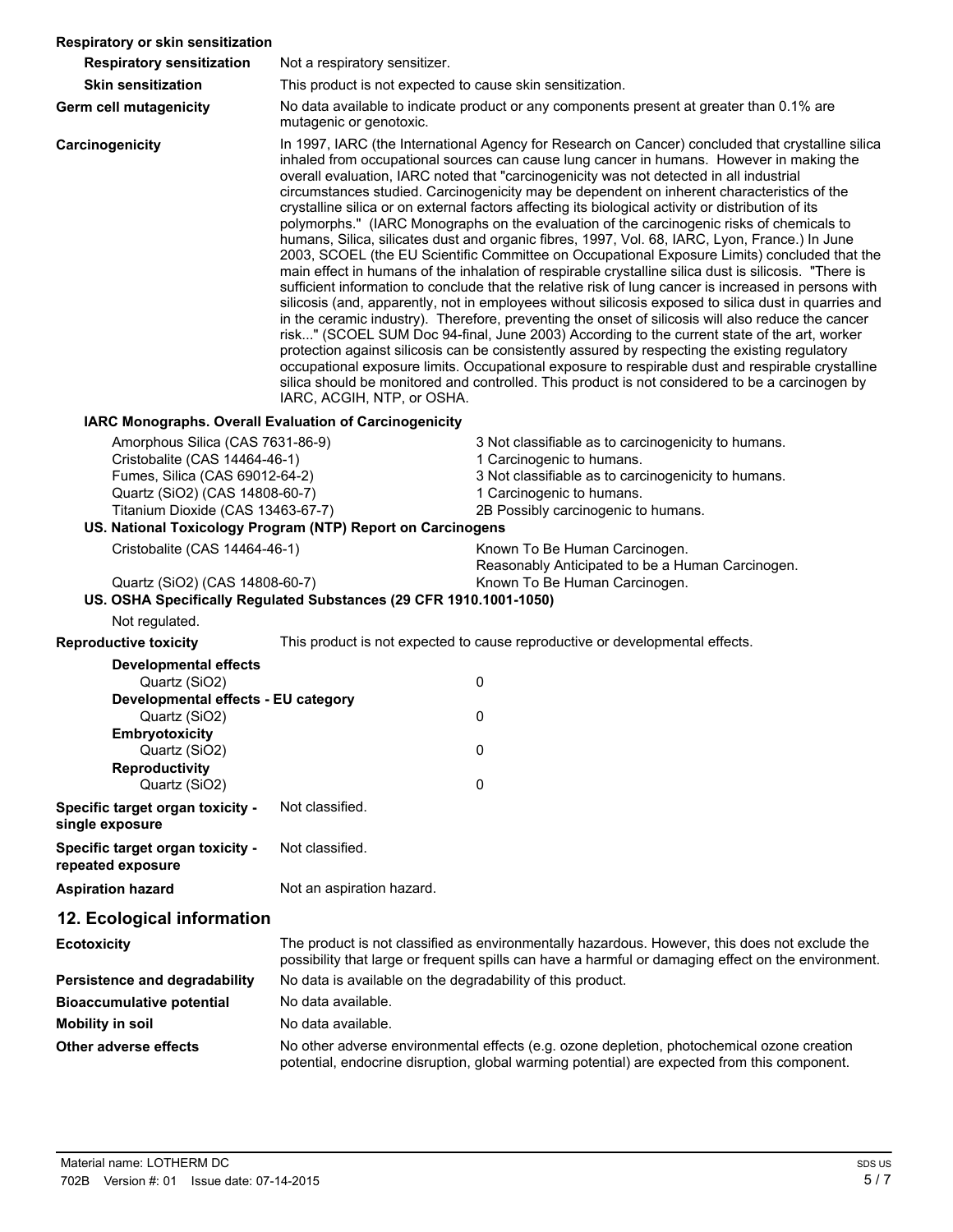# **13. Disposal considerations**

| <b>Disposal instructions</b>             | This product, in its present state, when discarded or disposed of, is not a hazardous waste<br>according to Federal regulations (40 CFR 261.4 $(b)(4)$ ). Under RCRA, it is the responsibility of the<br>user of the product to determine, at the time of disposal, whether the product meets RCRA criteria<br>for hazardous waste. |
|------------------------------------------|-------------------------------------------------------------------------------------------------------------------------------------------------------------------------------------------------------------------------------------------------------------------------------------------------------------------------------------|
| Hazardous waste code                     | Since this product is used in several industries, no Waste Code can be provided by the supplier.<br>The Waste Code should be determined in arrangement with your waste disposal partner or the<br>responsible authority.                                                                                                            |
| Waste from residues / unused<br>products | Not available.                                                                                                                                                                                                                                                                                                                      |
| Contaminated packaging                   | Not available.                                                                                                                                                                                                                                                                                                                      |
| 14. Transport information                |                                                                                                                                                                                                                                                                                                                                     |

#### **DOT**

Not regulated as dangerous goods.

#### **IATA**

Not regulated as dangerous goods.

#### **IMDG**

Not regulated as dangerous goods.

**Transport in bulk according to** Not applicable. **Annex II of MARPOL 73/78 and the IBC Code**

# **15. Regulatory information**

| US federal regulations | This product is not known to be a "Hazardous Chemical" as defined by the OSHA Hazard                                                                     |
|------------------------|----------------------------------------------------------------------------------------------------------------------------------------------------------|
|                        | Communication Standard, 29 CFR 1910.1200. All chemical substances in this product are listed<br>on the TSCA chemical substance inventory where required. |
|                        |                                                                                                                                                          |

# Not regulated. **CERCLA Hazardous Substance List (40 CFR 302.4)** Not listed. **SARA 304 Emergency release notification** Not regulated. **US. OSHA Specifically Regulated Substances (29 CFR 1910.1001-1050)** Not regulated. **Superfund Amendments and Reauthorization Act of 1986 (SARA)** Immediate Hazard - No Delayed Hazard - No Fire Hazard - No Pressure Hazard - No Reactivity Hazard - No **Hazard categories SARA 302 Extremely hazardous substance** Not listed. **SARA 311/312 Hazardous** No **chemical SARA 313 (TRI reporting)** Not regulated. **Other federal regulations**

**TSCA Section 12(b) Export Notification (40 CFR 707, Subpt. D)**

**Clean Air Act (CAA) Section 112 Hazardous Air Pollutants (HAPs) List** Not regulated. **Clean Air Act (CAA) Section 112(r) Accidental Release Prevention (40 CFR 68.130)** Not regulated. **Safe Drinking Water Act** Not regulated. **(SDWA)** California Safe Drinking Water and Toxic Enforcement Act of 1986 (Proposition 65): This material is not known to contain any chemicals currently listed as carcinogens or reproductive toxins. **US state regulations**